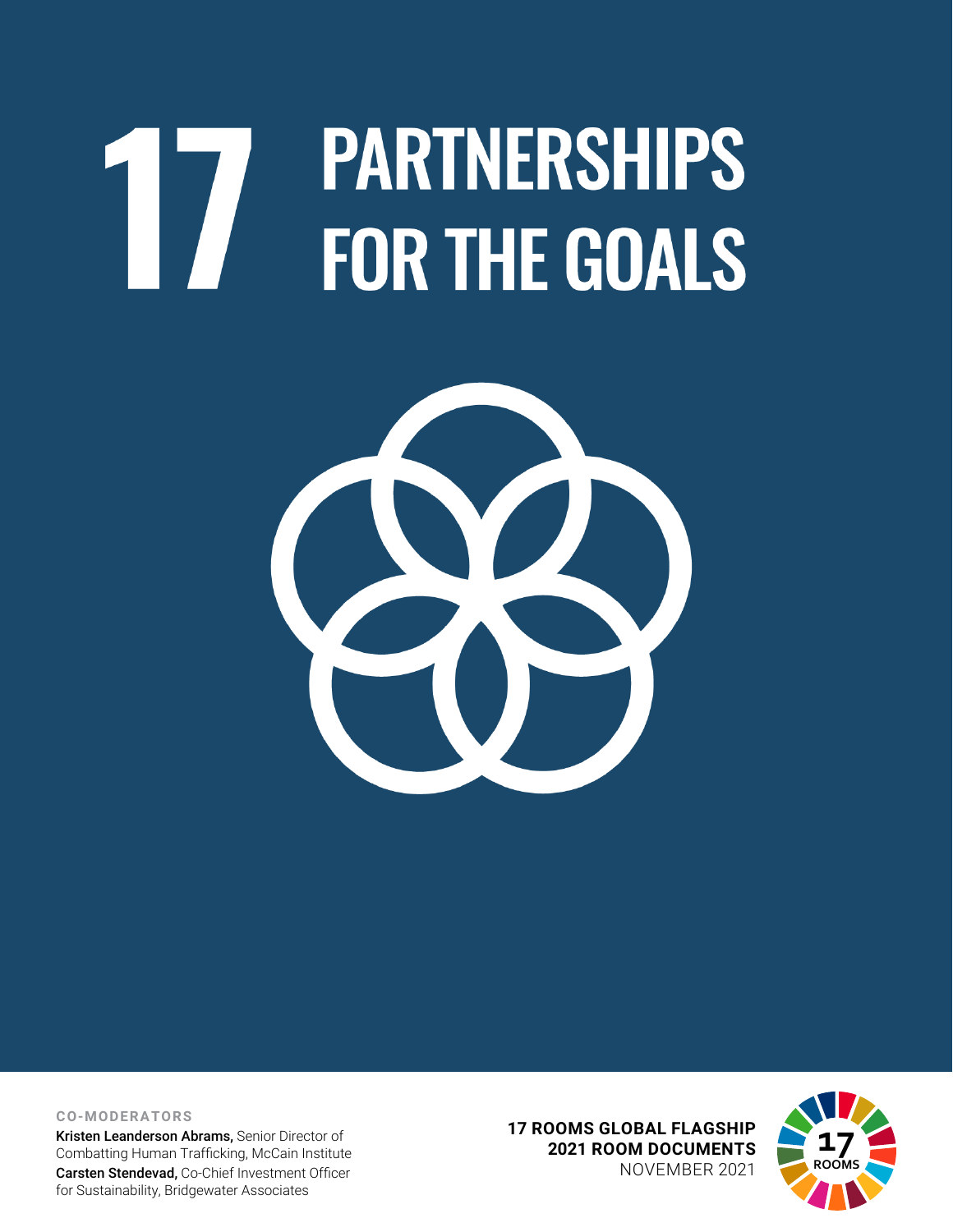This document summarizes the ideas and actions that emerged from Room 17, a working group for Sustainable Development Goal 17 on Partnerships for the Goals, that convened as part of the annual 17 Rooms global flagship process in 2021. Th[e 17 Rooms initiative](https://www.brookings.edu/project/17-rooms/) is co-hosted by the Center for Sustainable Development at The Brookings Institution and The Rockefeller Foundation. Each Room, one per SDG, was asked to identify actionable priorities that can be advanced by the end of 2022 to improve some component of 2030 outcomes for its respective Goal. Corresponding documents prepared by the other flagship Rooms are availabl[e here,](http://www.brookings.edu/17rooms2021) alongside a synthesis report prepared by the 17 Rooms secretariat.

# **A forced labor risk estimation tool designed with and for institutional investors**

## **Room 17: Project Concept Note**

James Cockayne, Kristen Abrams, Carsten Stendevad, Daniel Hochman, Shawn MacDonald, Sharon Prince, Padmesh Shukla, Benjamin Skinner, Alison Tarditi, Agnes Terestchenko, Dan Viederman

#### **Overview**

This project aims to transform institutional investors' access to and use of reliable forced labor risk data. Access to such data is crucial for two reasons: 1) to allow markets to better factor forced labor risks into capital allocation and management decisions, and 2) to allow regulators and standardssetters to calibrate expectations on market behavior to incorporate consideration of such risks. While some early movers are incorporating such data into decision-making, the lack of systematic access to reliable, comparable information has impeded system-level gains. In the spirit of Sustainable Development Goal (SDG) 17 of partnership for progress, we seek to address this through a partnership of institutional investors and forced labor experts to build and promote a differentiated forced labor risk estimation tool available as a financial utility.

#### **The problem**

The International Labour Organization (ILO) estimates that roughly 25 million people are trapped in forced labor conditions and \$354 billion of imports into G-20 economies (e.g., computers, apparel, fish) are associated with modern slavey. Women and girls are disproportionately affected by all forms of modern slavery, accounting for 71% of total modern slavery victims. Women and girls represent 58% of forced labor victims, and 99% of victims in the commercial sex industry.

U.N. Member States committed to end forced labor by 2030 in SDG 8.7. Initiatives such as Finance Against Slavery and Trafficking (supported by the governments of Liechtenstein, Australia, Netherlands, and Norway) have long acknowledged the key role that investors can play in identifying and addressing business drivers of modern slavery and forced labor.

Exposure to forced labor arises in large, diversified investment portfolios. This happens because complex global value-chains utilize labor across regions with varying governance capabilities and varying risk profiles for their labor forces. Institutional investors have a baseline understanding of these issues. And there are several emerging investor alliances (Investors Against Slavery and Trafficking APAC; Votes Against Slavery; Find It, Fix It, Prevent It) that are seeking to strengthen investor understanding of and efforts to address these issues.

Yet investors are coming under growing pressure from governments to actively identify, account for and manage these risks. Parliaments and securities exchange regulators in several jurisdictions, including Australia, the United Kingdom, and others have adopted due diligence and/or reporting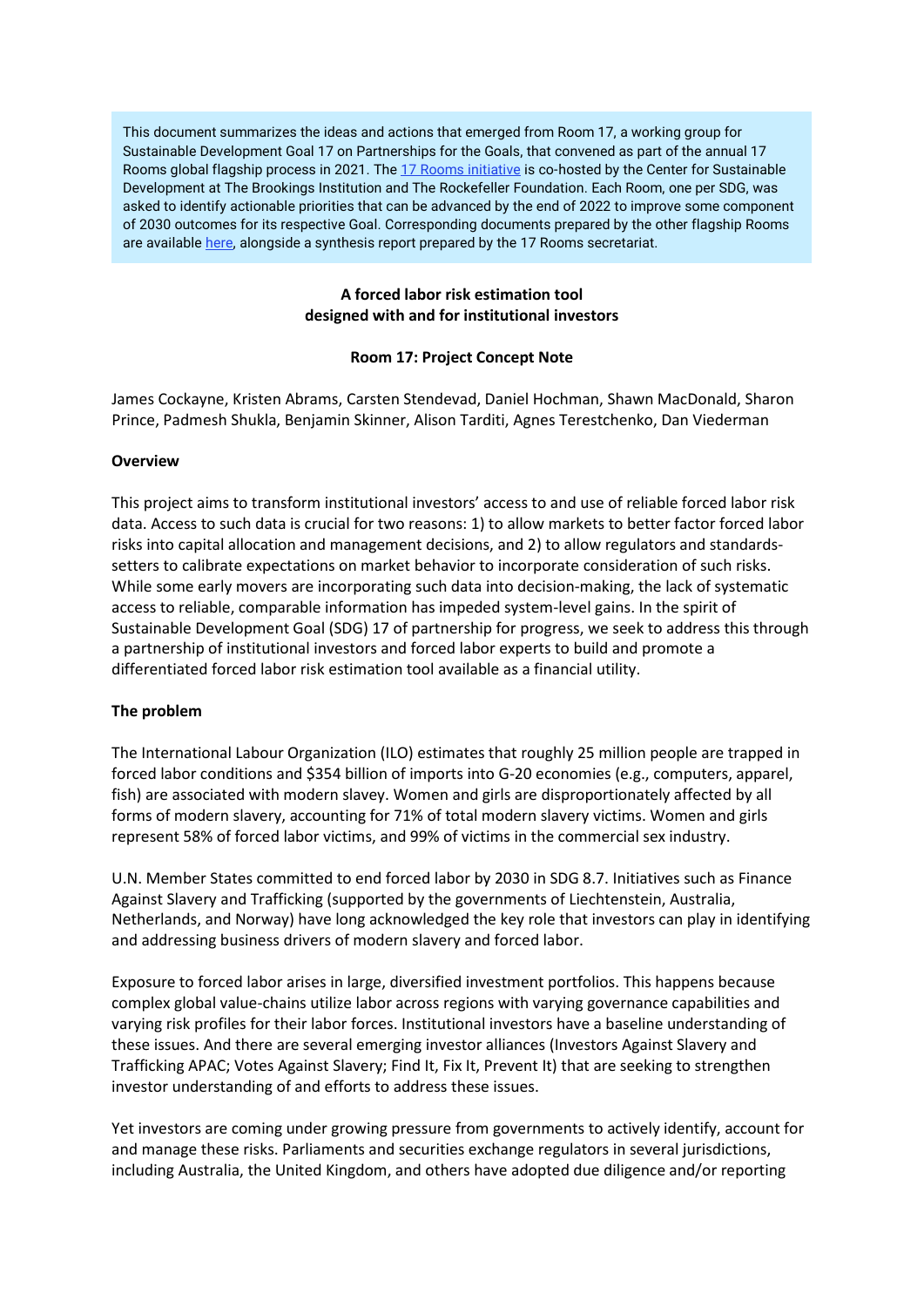requirements that oblige investors to identify and address forced labor risks in their portfolios. The EU is currently considering a range of related measures, and there are reports that the U.S. Securities and Exchange Commission (SEC) may also be contemplating such a move.

What investors lack, however, is cost-effective access to comparable, reliable data that provides information and insights about the exposure to forced labor at company or investment level. Forced labor is opaque, often hidden, and difficult to measure. For major institutional investors, there are material issues in approaching this comprehensively and effectively across tens of thousands of securities, across asset classes and geographies.

Some early movers, including environmental, social, and governance (ESG) risk analysis and business information providers, have begun to capitalize on this information asymmetry to convert their insights into value. This includes important partnerships with civil society and worker voice organizations that have access to forced labor risk information. Yet, widespread adoption of this approach is impeded by the lack of data standardization.

Other institutional investors have developed in-house solutions for portfolio risk analysis based on heat mapping; these often struggle to get below the country-level, because of difficulties accessing reliable, real-time sub-national data about forced labor incidence. Some other financial-sector entities, notably banks and financial service entities, have focused instead on working with technology companies to scrape open-source and media reporting to identify cases of forced labor and human trafficking, at the company level. This method struggles to estimate risk in sectors and jurisdictions where such reports do not occur, even where there is in fact forced labor taking place, creating false negatives and risking distortions if applied at the market level.

None of these approaches have yet provided a cost-effective solution to the underlying problem of information asymmetry, and none have emerged as a viable approach to rapidly scaling up action on forced labor by investors or market regulators. Scaled, systematic adoption is required to generate a material change in the flow of system capital, as opposed to private value capture through modernslavery-risk reduction by a few, informed investors. Without such a widespread solution, investors and index providers cannot reliably incorporate forced labor risk into investment selection or management strategies, and regulators, standard-setters and other market stakeholders (such as exchanges) cannot legitimately expect investors to do so.

#### **Our theory of change**

We aim to address the underlying information asymmetry that currently prevents widespread consideration of forced labor risks by institutional investors and market standard-setters and regulators. Our hypothesis is that filling this information gap will require direct collaboration between investors and forced labor experts to design a risk estimation tool that allows investors to efficiently, robustly, and at scale, incorporate systematic assessment of modern slavery risk into their analysis of investments.

By creating a forced labor risk estimation tool that is widely available, easily integrated with institutional investors' existing systems, and can deliver risk estimates at the company level across a wide universe of companies, we aim to remove the current barriers to uptake.

An easily accessible, easy-to-use and high-quality forced labor risk estimation tool would reduce the friction costs of discovery and make the data credible information for integration into investors' business systems. Operating from a higher shared base of quality information would support several different potential use cases: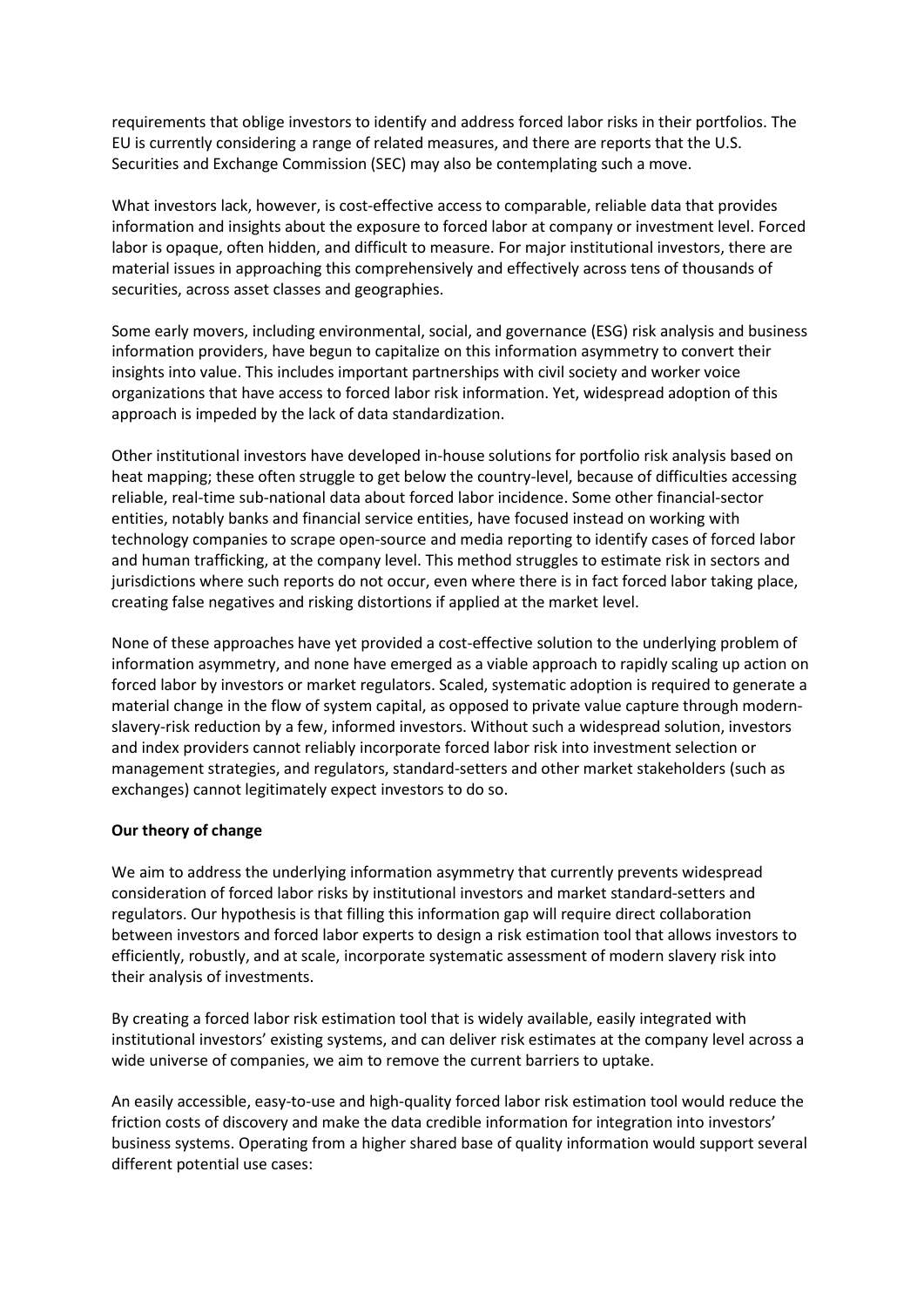- **Analysis:** enable institutional investors to robustly assess and systematically incorporate consideration of forced labor risk in their investment processes and decision-making;
- **Due diligence:** equip investors to challenge for in-depth, on-the-ground due diligence in sectors, value chains and companies that emerge as sources of heightened forced labor risk requiring priority attention;
- **Active engagement:** support both investors and investor groups (such as U.N. Principles for Responsible Investment, Investors Against Slavery and Trafficking Asia-Pacific, Find It Fix It Prevent It, and Votes Against Slavery) to undertake credible, constructive dialogue with companies to support them to invest in business practices and infrastructure that reduces forced labor risks and addresses resulting harms;
- **Regulatory requirements:** allow markets and regulators to incorporate forced labor risk into ESG regulatory, benchmark and reporting systems, including emerging human rights due diligence frameworks.

# **How our solution is differentiated**

To achieve that result, our solution is differentiated from existing approaches in 3 key ways: design process; analytic method; and delivery model.

## *1. Design: with and for institutional investors*

The tool is likely to take the form of enterprise-grade technology providing best-in-class, automated analysis of modern slavery risks. But within those broad parameters, there are numerous questions about design, function and format that only institutional investors can reliably answer. Our tool will therefore be the product of ongoing partnership between a group of institutional investors, forced labor experts, and research organizations, including:

- Institutional investors: Bridgewater Associates, CSC, Transport for London Pension Fund
- Forced labor experts: Humanity United, Transparentem, Verité
- Research organizations: McCain Institute

We will also continue to coordinate with colleagues at The Brookings Institution and The Rockefeller Foundation to explore opportunities for amplifying impact. Investor participation in the design and build of this tool is integral to ensuring it is fit-for-purpose, and to optimizing for uptake.

The close collaboration between investors and anti-trafficking experts also allows us to take a 'minimum viable product' to design—delivering what the market needs to add value, rather than what regulators or civil society might perceive as the optimal approach—while also ensuring the product reflects the state of scientific knowledge regarding forced labor risks. Importantly, the partnership approach also provides the framework for ongoing collaboration, meaning that the product can be iterated over time, and potentially adapted for new business and regulatory use cases.

# *2. Analysis: using available data to estimate risk*

Unlike some of the cognate solutions under development, our approach does not initially rest on developing new incidence data sources (through worker voice tools, audit or open-source scraping), nor on open-source reporting ("controversy data") that provides only partial coverage because it is selected on the dependent variable (i.e., it includes only reported risks, not unreported risks).